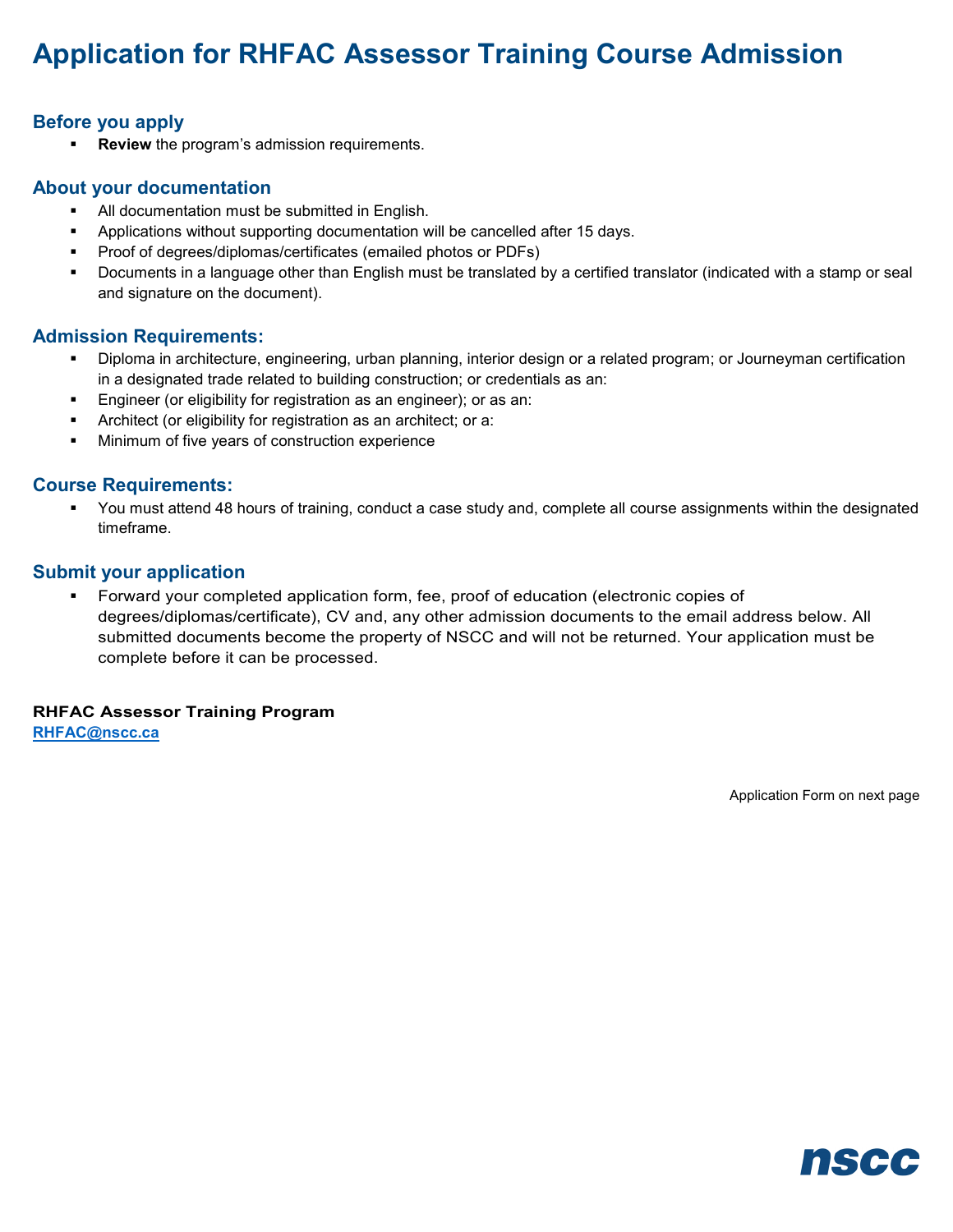# **NSCC Rick Hansen Foundation Accessibility Certification (RHFAC) Assessor Training Course Application**

Applications can be emailed to: **[RHFAC@nscc.ca](mailto:RHFAC@nscc.ca)**

### **Personal Information** (please print clearly)

Full Name (first, middle, last)

| Preferred first name                                                                     | Previous last name                                                  |                                                             | Date of birth (month/day/year)            |
|------------------------------------------------------------------------------------------|---------------------------------------------------------------------|-------------------------------------------------------------|-------------------------------------------|
|                                                                                          |                                                                     |                                                             |                                           |
|                                                                                          |                                                                     |                                                             |                                           |
| Gender Identity<br>□ Male                                                                | $\Box$ Female $\Box$ Non-binary/another identity:                   |                                                             |                                           |
| Apartment number                                                                         | Permanent mailing address (street address, rural route or P.O. Box) |                                                             |                                           |
|                                                                                          |                                                                     |                                                             |                                           |
| City / Town                                                                              | Province                                                            | Country                                                     | Postal code                               |
|                                                                                          |                                                                     |                                                             |                                           |
| Home telephone                                                                           | Cell phone                                                          |                                                             |                                           |
|                                                                                          |                                                                     |                                                             |                                           |
| Email address                                                                            |                                                                     |                                                             | NSCC Student ID number (If you have one.) |
|                                                                                          |                                                                     |                                                             |                                           |
| (We correspond with you via email. Please ensure this address is secure and accessible.) |                                                                     |                                                             |                                           |
|                                                                                          |                                                                     |                                                             |                                           |
| <b>English Language Proficiency</b>                                                      |                                                                     |                                                             |                                           |
| Is English your first language? $\Box$ Yes $\Box$ No, my first language is:              |                                                                     |                                                             |                                           |
|                                                                                          |                                                                     | (If no, proof of English language proficiency is required.) |                                           |

#### **Citizenship Status**

❒ Canadian Citizen ❒ Permanent Resident (Copy of Permanent Resident card required.) ❒ International Student

❒ Refugee with protected person status ❒ other:

(Country of Citizenship)

## **Rick Hansen Foundation Accessibility Certification (RHFAC) Assessor Training Course**

| For office use only |                |                           |                    |
|---------------------|----------------|---------------------------|--------------------|
| ID                  | Receipt number | Received (month/day/year) |                    |
|                     |                |                           | Updated March 2019 |